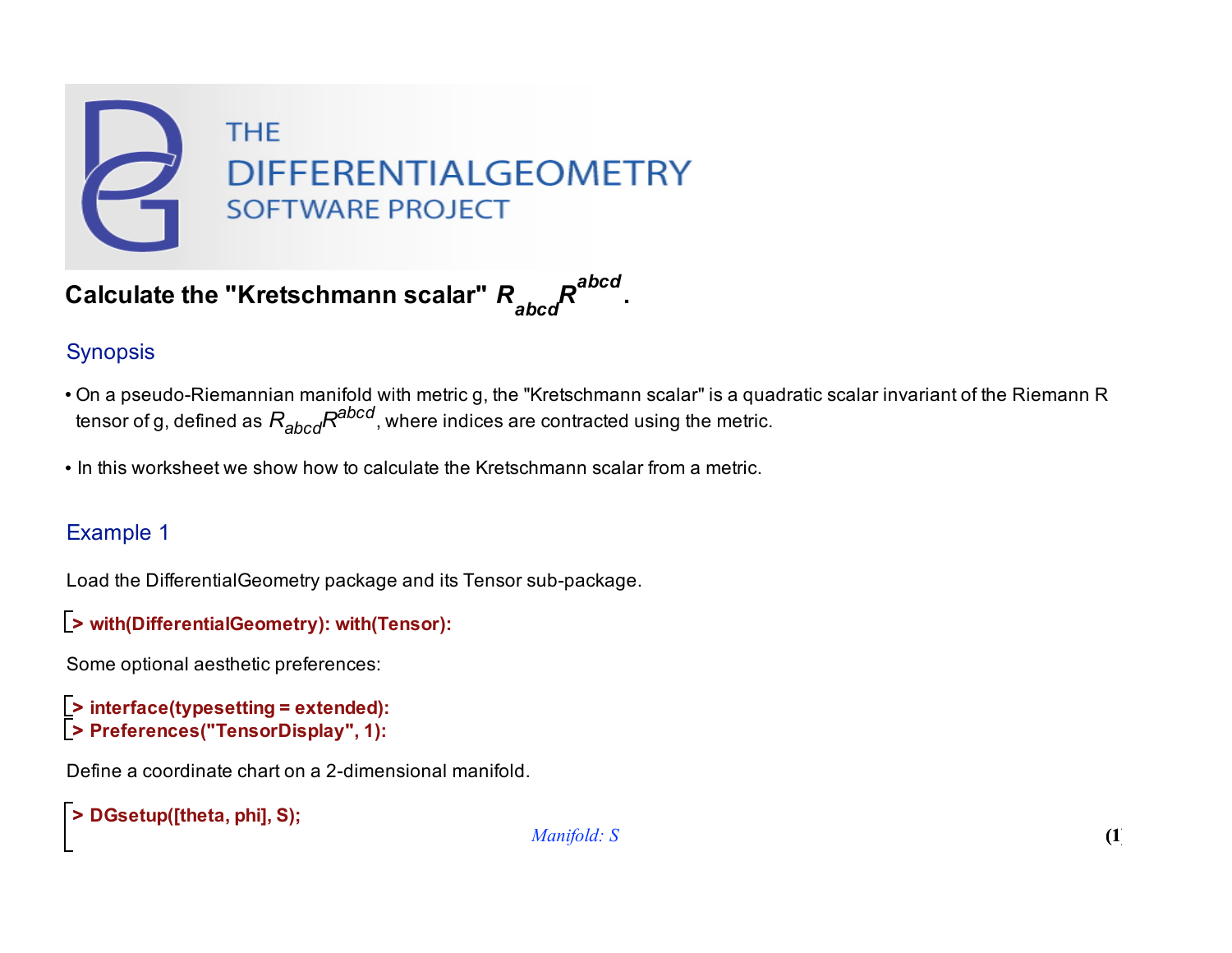Define the metric. This is the standard "round" metric on the 2-sphere.

$$
S > g := \text{evalDG(dtheta & t dtheta + \sin(\text{theta})^22^* \text{dphi & t dphi)};
$$
\n
$$
g := d\theta \otimes d\theta + \sin(\theta)^2 d\phi \otimes d\phi
$$
\n
$$
(2)
$$

Calculate the Riemann curvature tensor of the metric g.

$$
\begin{bmatrix} S > R := CurvatureTensor(g); \\ R := \sin(\theta)^2 \partial_{\theta} \otimes d\phi \otimes d\theta \otimes d\phi - \sin(\theta)^2 \partial_{\theta} \otimes d\phi \otimes d\phi \otimes d\theta - \partial_{\phi} \otimes d\theta \otimes d\theta \otimes d\phi + \partial_{\phi} \otimes d\theta \otimes d\phi \otimes d\theta \end{bmatrix} \tag{3}
$$

Calculate the Kretschmann scalar, which is the metric inner product of the curvature with itself,  $R_{abcd}R^{abcd}$ . The TensorInnerProduct command takes the tensor product of any two tensors of the same type and then forms the scalar by contracting all indices using the metric.

4

```
S > 
TensorInnerProduct(g, R, R);
```
Of course, one can also do all the tensor products and contractions "by hand":

$$
h := \partial_{\theta} \otimes \partial_{\theta} + \frac{1}{\sin(\theta)^2} \partial_{\phi} \otimes \partial_{\phi}
$$
\n
$$
= \frac{1}{3} \cos(\theta) + \frac{1}{\sin(\theta)^2} \cos(\theta) + \frac{1}{\sin(\theta)^2} \cos(\theta)
$$
\n
$$
= \frac{1}{3} \cos(\theta) + \frac{1}{\sin(\theta)^2} \cos(\theta)
$$
\n
$$
= \frac{1}{3} \cos(\theta)
$$
\n
$$
= \frac{1}{3} \cos(\theta)
$$
\n
$$
= \frac{1}{3} \cos(\theta)
$$
\n
$$
= \frac{1}{3} \cos(\theta)
$$
\n
$$
= \frac{1}{3} \cos(\theta)
$$
\n
$$
= \frac{1}{3} \cos(\theta)
$$
\n
$$
= \frac{1}{3} \cos(\theta)
$$
\n
$$
= \frac{1}{3} \cos(\theta)
$$
\n
$$
= \frac{1}{3} \cos(\theta)
$$
\n
$$
= \frac{1}{3} \cos(\theta)
$$
\n
$$
= \frac{1}{3} \cos(\theta)
$$
\n
$$
= \frac{1}{3} \cos(\theta)
$$
\n
$$
= \frac{1}{3} \cos(\theta)
$$
\n
$$
= \frac{1}{3} \cos(\theta)
$$
\n
$$
= \frac{1}{3} \cos(\theta)
$$
\n
$$
= \frac{1}{3} \cos(\theta)
$$
\n
$$
= \frac{1}{3} \cos(\theta)
$$
\n
$$
= \frac{1}{3} \cos(\theta)
$$
\n
$$
= \frac{1}{3} \cos(\theta)
$$
\n
$$
= \frac{1}{3} \cos(\theta)
$$
\n
$$
= \frac{1}{3} \cos(\theta)
$$
\n
$$
= \frac{1}{3} \cos(\theta)
$$
\n
$$
= \frac{1}{3} \cos(\theta)
$$
\n
$$
= \frac{1}{3} \cos(\theta)
$$
\n
$$
= \frac{1}{3} \cos(\theta)
$$
\n
$$
= \frac{1}{3} \cos(\theta)
$$
\n
$$
= \frac{1}{3} \cos(\theta)
$$
\n
$$
= \frac{1}{3} \cos(\theta)
$$

#### Example 2

L

This same procedure will compute the scalar for any metric on any manifold. One simple chooses the appropriate coordinate chart and defines the appropriate metric. A famous example is the Kretschmann scalar of the Schwarzschild metric for a black hole spacetime.

**> DGsetup([t, r, theta, phi], M);**

*Manifold: M*

**(4)**